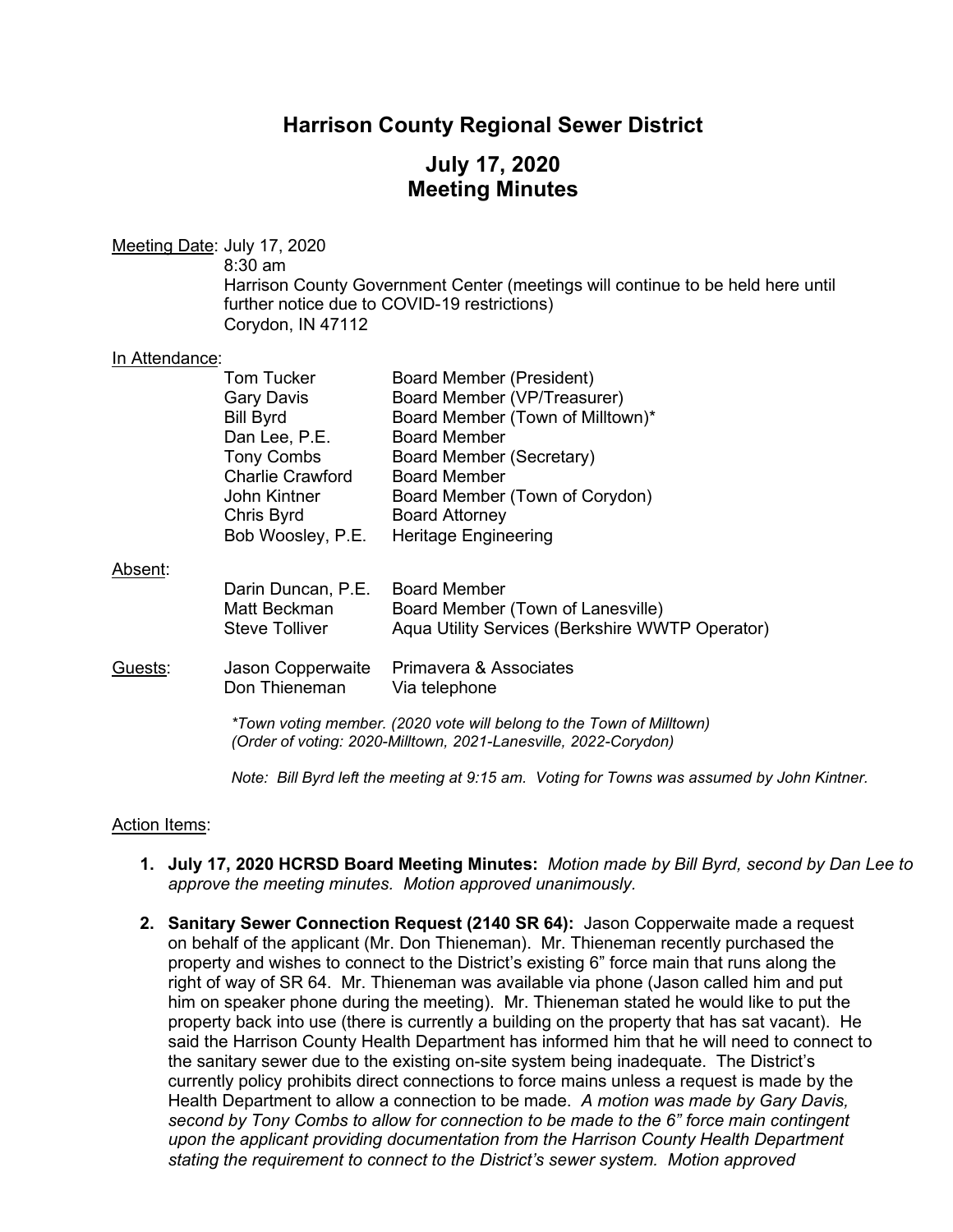HCRSD Mtg Minutes July 17, 2020 Page 2 of 4

> *unanimously.* Bob Woosley will follow up with the applicant. An application will need to be submitted along with all fees required to be paid to the District. In addition, Bob will send the applicant a copy of the pump details needed for connection. The applicant shall be responsible for all costs associated with the connection.

- **3. Sewer Rate Increase (Corydon and New Salisbury customers):** Tom Tucker presented the need for a sanitary sewer rate increase for all customers. He presented historical data for operational expenses over the past several years. Rates have not been increased since 2016. The District's current Rate Ordinance No. 2016-02 allows for rate increases of not more than 5% annually. Based on the historically data Tom recommended an increase of 3% for the Corydon customers (previously referred to as Hospital Medical Campus customers) and 5% for the New Salisbury customers. *A motion was made by Charlie Crawford, second by Tony Combs to increase rates for the Corydon customers by 3% and New Salisbury customers by 5% effective September 1, 2020. Motion approved unanimously.* Note: These increases do not apply to the Lanesville Interchange system customers. Chris Byrd will prepare an Ordinance for approval at the August meeting to ratify this motion. Chris will also work with Steve Tolliver to send out notifications to all customers of these systems regarding these rate increases.
- **4. Corydon Rate Increase (Tracking Increase):** Tom Tucker presented information related to the current increases being implemented by the Town of Corydon to the District for increased sewer rate charges that are being implemented over a specified time due to Corydon's recent rate increase. The District suffered a loss last month due to this increase and it not being passed along to our customers. *A motion was made by Bill Byrd, second by Gary Davis to allow for immediate increases in the Corydon customers rates to reflect the changes being made to the rates by the Town of Corydon. This motion also allows for a tracking increase to automatically occur to follow along with the proposed future increases to be made by the Town of Corydon. This tracking increase shall be retroactive and is effective*  with the June bills that are payable in July. Motion approved unanimously. Chris Byrd will prepare an Ordinance for approval at the August meeting to ratify this motion. Chris will also work with Steve Tolliver to send out notifications to all customers of these systems regarding these rate increases.

#### **5. Berkshire WWTP & New Salisbury System:**

- **a. Operations Report (June):** Bob Woosley presented the monthly report provided to him by Steve Tolliver in advance of the meeting. The plant met all permit requirements during the month of June. *A motion was made by Tony Combs, second by John Kintner to accept the June Operations Report. Motion approved unanimously.*
- **b. Emergency Repair at the WWTP Effluent Lift Station:** Bob Woosley informed the Board one pump failed completely and the second pump is now having issues. The pump that failed cannot be repaired. *A motion was made by Tony Combs, second by Charlie Crawford to allow for a new replacement pump to be ordered immediately (estimated cost is \$5,000). Motion approved unanimously.* Bob will return to the Board at the August meeting with plans for replacing both pumps with oversized pumps that can handle increased flow for future expansion of the WWTP.
- **c. Televising Work:** SSK (owners of the mobile home park and land) followed up this week granting us permission to televise that sanitary sewer lines. Bob Woosley will follow up with the contractor (HyrdoMax) to have this work performed immediately.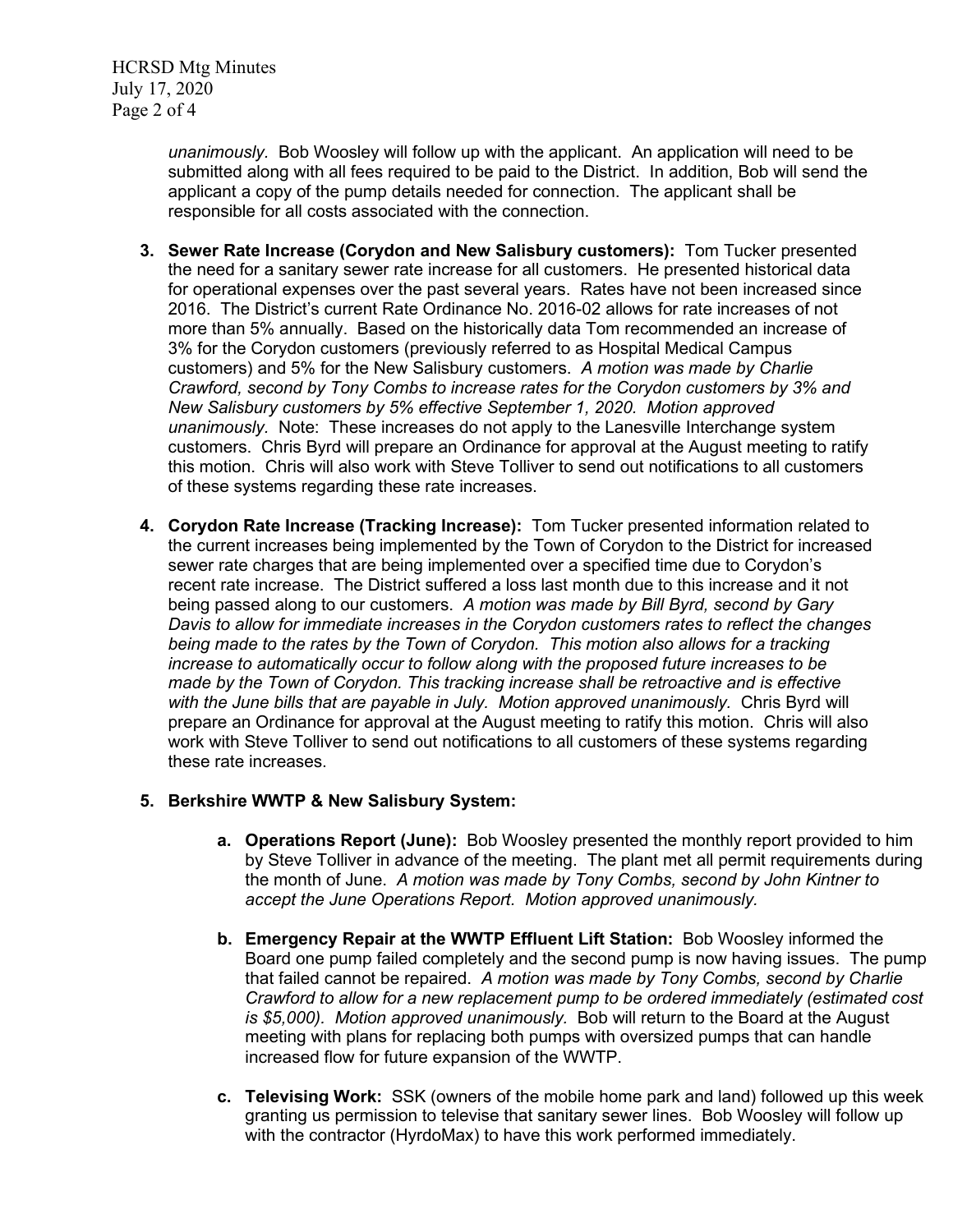**d. Future Projects:** The Board requested that Bob Woosley prepared an overall summary of future work/projects needed listed by priority that can be reviewed at the August meeting. This information will likely be taken before the County for a funding request.

### **6. Kepley Fields Development:**

**a.** Bob Woosley reported an issue that arose during construction this week. The contractor left a manhole open that allowed surface want to enter during a recent rainfall event.Bob's office met on site with the contractor and the issue has been resolved. However, sediment entered the system before it could be corrected. We have notified the contractor they will need to flush and clean our downstream system, this includes the Star Gas Lift Station and may include the EQ tank at the WWTP.

#### **7. Poplar Trace Development:**

- **a.** Bob Woosley reported this project has been resurrected by Matt Toole. Construction is underway. Bob's office noticed an issue with the type of stone being utilized as backfill and notified the contractor. This issue has been resolved.
- **b.** Bob will follow up with the developer to obtain the application for sewer service and for all fees to be paid to the District.

#### **8. Stormwater Oversight:**

**a.** Bob reported he went before the Commissioners at their meeting held on July 6, 2020 to ask if they had any desire to revisit the District providing assistance to the County regarding stormwater oversight (note: a previous request was made in 2013 but the County had no interest at that time). The Commissioners were open to the idea but not yet ready to make any commitments. They asked that the District come back before them with more specific details. The Board discussed this and decided to table discussion on this item at this time.

#### **9. Treasurers Report:**

- **a.** *Motion made by Dan Lee, second by John Kintner to approve the June Treasurer's Report. Motion approved unanimously.*
- **b.** *Motion made by Gary Davis, second by Tony Combs to pay the following claims. Motion approved unanimously.*

#### *District Checking Account:*

| i. Harrison REMC-WWTP electric service                        | \$1,459.67 |
|---------------------------------------------------------------|------------|
| ii. Duke Energy - lift station electric service               | \$21.19    |
| iii. Town of Corydon - June sewer bills                       | \$8,863.33 |
| iv. Aqua Utility Services - WWTP Op., LS Maint., Misc. Maint. | \$5,754.75 |
| v. Lanesville Utilities - June sewer bills                    | \$620.33   |
| vi. Dillman Chastain Byrd LLC - attend Board meetings         | \$100.00   |
| vii. Bennett & Bennett - annual insurance renewal             | \$4,294.00 |
| viii. Heritage Eng. – retainer/website hosting/OCRA grant     | \$2,761.00 |
|                                                               |            |